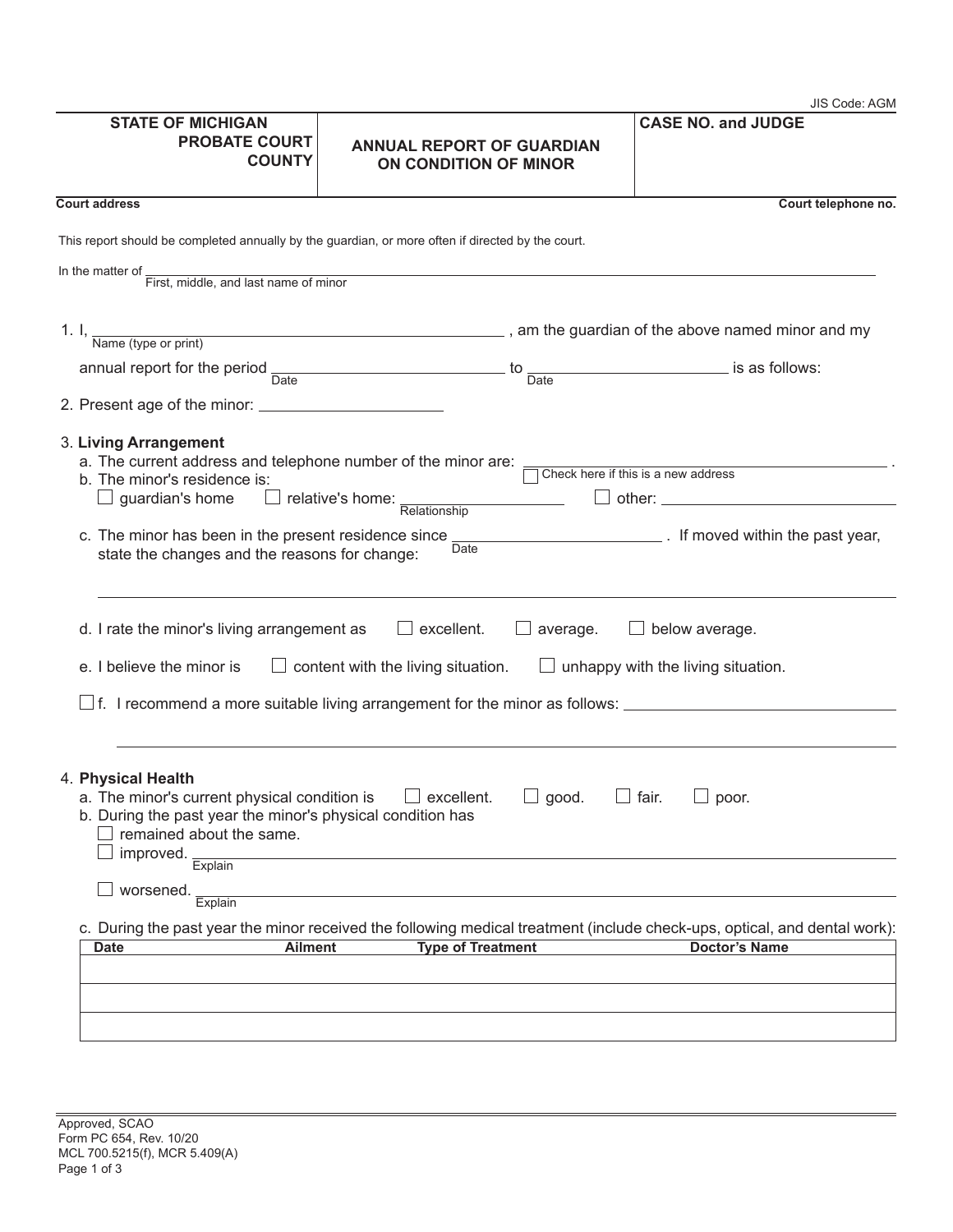|                                                                 | Annual Report of Guardian on Condition of Minor (10/20)                                                              |                                     |             |  |
|-----------------------------------------------------------------|----------------------------------------------------------------------------------------------------------------------|-------------------------------------|-------------|--|
|                                                                 | Page 2 of 3                                                                                                          |                                     |             |  |
|                                                                 | 5. Education                                                                                                         |                                     |             |  |
|                                                                 | and is in grade _______________.                                                                                     |                                     |             |  |
|                                                                 |                                                                                                                      |                                     |             |  |
|                                                                 |                                                                                                                      |                                     |             |  |
|                                                                 | and is in grade _________________.                                                                                   |                                     |             |  |
|                                                                 |                                                                                                                      |                                     |             |  |
|                                                                 | 6. Activities of Minor                                                                                               |                                     |             |  |
|                                                                 |                                                                                                                      |                                     |             |  |
|                                                                 | ,我们也不会有什么。""我们的人,我们也不会有什么?""我们的人,我们也不会有什么?""我们的人,我们也不会有什么?""我们的人,我们也不会有什么?""我们的人                                     |                                     |             |  |
|                                                                 | <u> 1989 - Andrea Santa Andrea Andrea Andrea Andrea Andrea Andrea Andrea Andrea Andrea Andrea Andrea Andrea Andr</u> |                                     |             |  |
|                                                                 |                                                                                                                      |                                     |             |  |
|                                                                 | $at$ $\overline{\phantom{a}}$                                                                                        |                                     |             |  |
|                                                                 |                                                                                                                      |                                     |             |  |
|                                                                 |                                                                                                                      |                                     |             |  |
| 7. Parenting time between the minor and parents was as follows: |                                                                                                                      |                                     |             |  |
|                                                                 |                                                                                                                      |                                     |             |  |
|                                                                 |                                                                                                                      |                                     |             |  |
|                                                                 |                                                                                                                      |                                     |             |  |
|                                                                 |                                                                                                                      |                                     |             |  |
|                                                                 |                                                                                                                      |                                     |             |  |
|                                                                 | c. Comments about parenting time:                                                                                    |                                     |             |  |
|                                                                 |                                                                                                                      |                                     |             |  |
|                                                                 |                                                                                                                      |                                     |             |  |
|                                                                 |                                                                                                                      |                                     |             |  |
|                                                                 | 8. Parents complied with the<br>court-structured plan                                                                | limited guardianship placement plan | as follows: |  |
|                                                                 |                                                                                                                      |                                     |             |  |
|                                                                 |                                                                                                                      |                                     |             |  |
|                                                                 | Changes should be made to the plan as follows:                                                                       |                                     |             |  |
|                                                                 |                                                                                                                      |                                     |             |  |
|                                                                 |                                                                                                                      |                                     |             |  |
|                                                                 |                                                                                                                      |                                     |             |  |